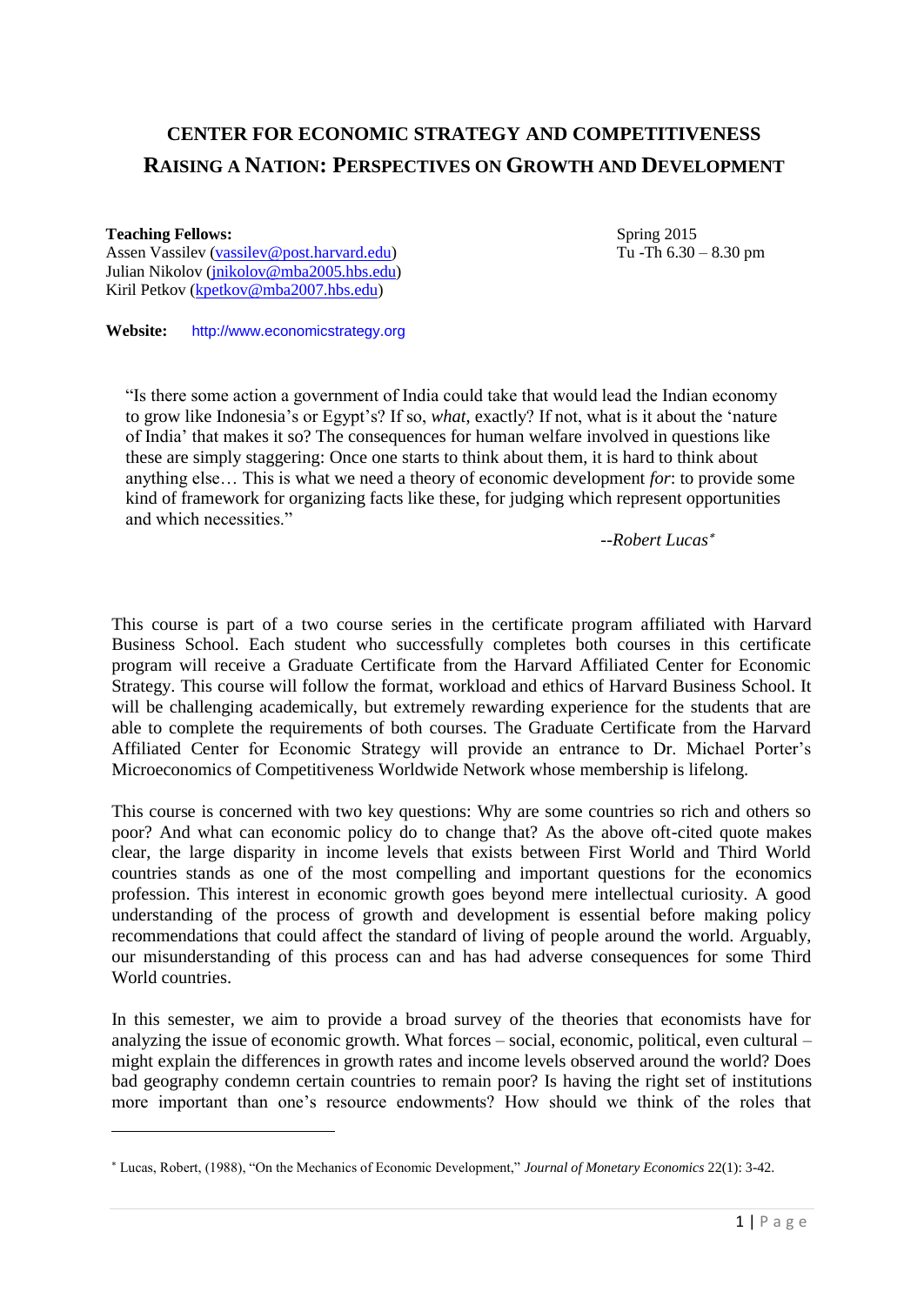technological change and innovation play? Are countries ultimately dependent on a few gifted entrepreneurs – the Bill Gates and Richard Bransons of the world – to bring about growth and prosperity?

This course is unique in that we adopt a two-pronged approach in the class. On one level, we will pursue the economic theories proposed for explaining differences in growth outcomes across countries and the empirical evidence marshaled either for or against these theories. At the same time, we seek to ground our discussion in the real world by examining specific case studies that will shed more light on the relevance of these theories and speak to the more practical aspects of how policies are actually conducted. In short, this course attempts to offer a healthy balance between the perspectives of the academic researcher and the growth practitioner.

This course is designed for students who find such issues absorbing, and are prepared to invest the effort to acquire the analytical skills tackling questions in economic growth. The literature is vast and the reading list is ambitious, as we aim to cover most of the basic theory and empirical tools at an advanced graduate level. We hope that any student enrolling in this course will be able to leave with a strong understanding of the main strands and themes in the growth literature. We also have a much more humble aim to expose students to the basics of economic research, such as: how to read an economics paper, how to formulate testable hypotheses, how to go about empirically investigating the validity of a theory, and how to be critical about the limitations of one's research strategy and results.

The workload for the semester is fairly challenging and expectations will be high. On a weekly basis, the readings that we have assembled involve a mix of both fairly accessible case studies, as well as technical papers. We do not expect you to understand all that you read from the technical papers (we ourselves sometimes don't!), but part of being a good economist is learning how to glean the most important points and the central argument being made by the author.

**PRE-REQUISITES:** Intermediate Microeconomics, Intermediate Macroeconomics, Multivariable Calculus, Econometrics

# **Course Requirements:**

- 1) Two short papers (4-6 pages each), due on April  $30<sup>th</sup>$  and Jun  $16<sup>th</sup>$ , each worth 12.5% of the final grade.
- 2) Empirical Exercise (5-6 pages), due on May  $14<sup>th</sup>$ , worth 15% of your grade.
- 3) A 15-20 page final research paper worth 25% of your grade, due on July  $26<sup>th</sup>$ .
- 3) Finally, class participation will make up 35% of your grade. Out of this, 5% of your final grade will be based on a 10-15 minute class presentation, where you will help to lead the discussion through one of the case studies assigned for the May 28, Jun 02, Jun 04 and Jun 09 classes.
- 4) NO FINAL EXAM

**A note on the final paper:** The final paper is meant to allow you to explore more deeply a topic of your choice related to the material that we cover during the term. This could either be a detailed case study of a country of interest or an investigation into some aspect of cross-country differences. The final paper is not meant to be a mere literature review. Our hope is that some of the skills acquired during the term, vis-à-vis constructing an economic argument and testing it, can be demonstrated in this paper.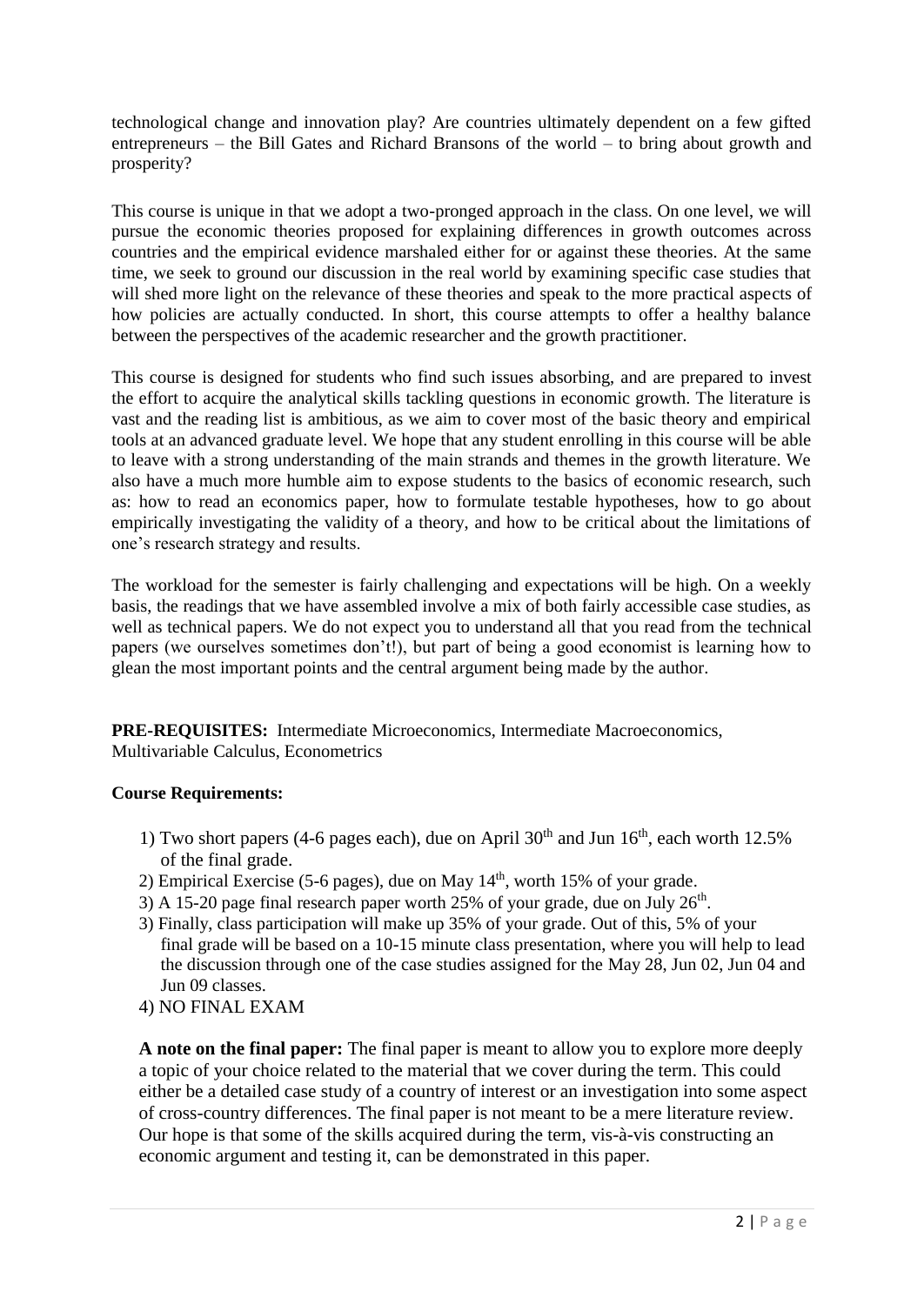# **Course Policies:**

- Attendance. Given the importance of class participation to the effectiveness of the course, attendance is mandatory for all class meetings. Each student is allowed one absence. Any missed class after that will be penalized by 5% decrease in the final grade. **If you miss more than 4 classes, you will receive a failing grade for the course.**
- **Late paper policies.** Exercises and papers are to be turned in on the respective due dates at the start of class. Each student will be allowed a maximum of three late days during the entire semester, to be used at your discretion with no penalty. Any additional late work will be penalized a third of a letter grade per day, with **no** exceptions.
- Assigned reading. The articles assigned for each day should be read before class. We will typically provide you with some pointers in the preceding class on what you should look out for and focus on. This is intended to help you in your time management when you tackle the reading, so that you know which articles you can skim through and which you should spend more time reading in detail.
- General expectations. Economists take a serious view about issues of intellectual honesty. Any data sources that you employ or ideas that you adopt from prior researchers should be referenced in your papers to give due attribution. We adopt a similarly serious view towards the originality of your work.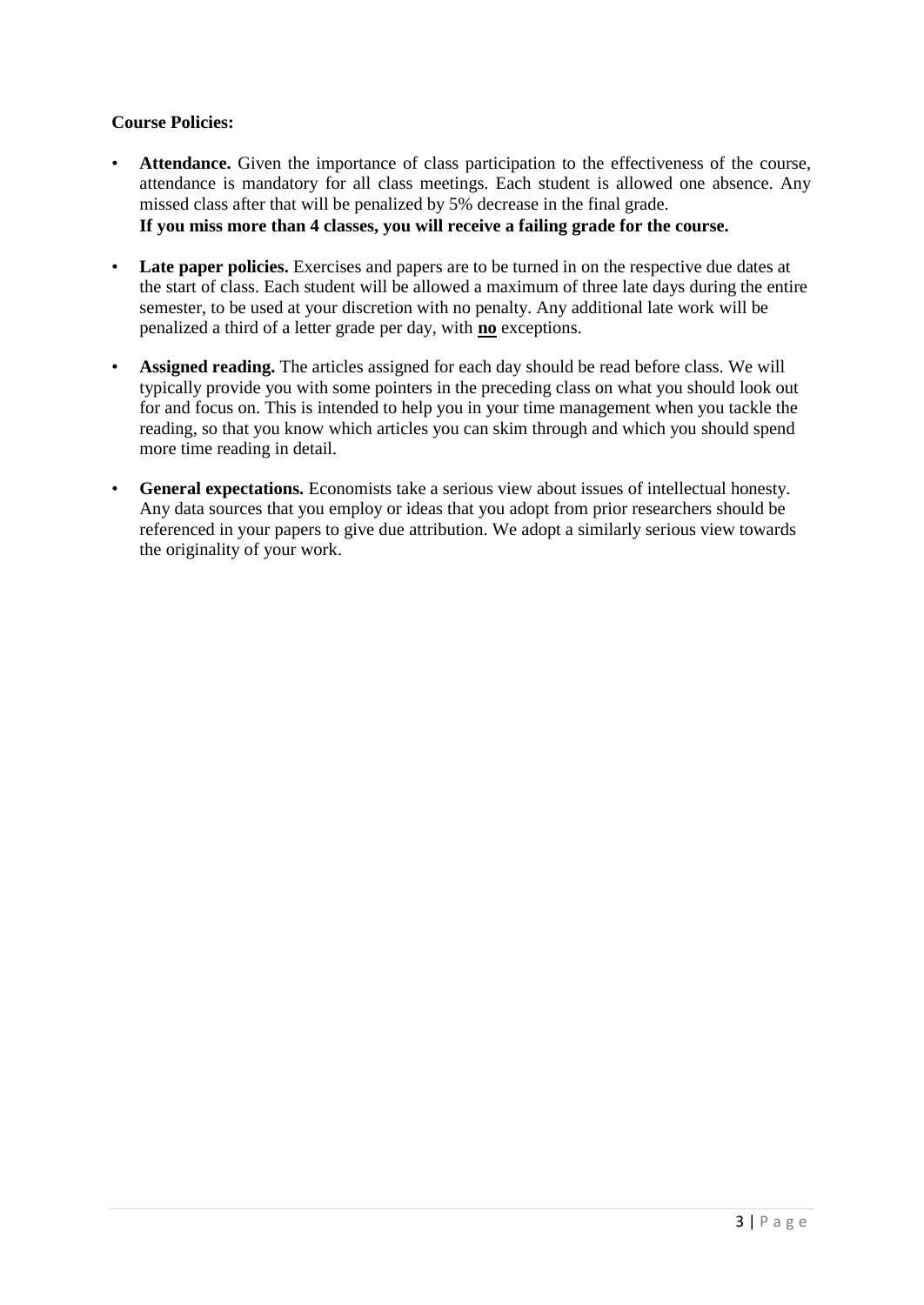### **Reading List:**

### APR 14: INTRODUCTION AND COURSE LOGISTICS

#### APR 16: WHY DO WE CARE ABOUT ECONOMIC GROWTH?

Jones, Charles, (1997), "On the Evolution of the World Income Distribution," *Journal of Economic Perspectives* 11: 19-36.

Wells, Louis T. Jr., (2002), "Japan: The Miracle Years," HBS Case Study 9-702-014.

### APR 21: GETTING THE FACTS RIGHT: CONVERGENCE OR DIVERGENCE?

Baumol, William, (1986), "Productivity Growth, Convergence and Welfare: What the Long-Run Data Show," *American Economic Review* 76: 1072-1085.

Pritchett, Lant, (1997), "Divergence, Big Time," *Journal of Economic Perspectives* 11: 3-17.

### APR 23: THE BENCHMARK NEO-CLASSICAL THEORY OF GROWTH: THE SOLOW MODEL

- Solow, Robert, (1956), "A Contribution to the Theory of Economic Growth," *Quarterly Journal of Economics* 70: 65-94.
- Solow, Robert, (1957), "Technical Change and the Aggregate Production Function," *Review of Economics and Statistics* 39: 312-320.
- [Solow, Robert. A summary of the Kaldor facts in Solow's Nobel lecture.] (optional reading)

# **FIRST PAPER ASSIGNED**

### APR 28: THE SOLOW MODEL: PLUG AND PLAY

Africania Exercise (1 page)

[Michael Porter, Michael McCreless (2008) "Rwanda: National Economic Transformation" HBS Case 9-706-491] (optional reading)

#### APR 30: CAPITAL ACCUMULATION IN PRACTICE (OR SOME GROWTH ACCOUNTING)

- Young, Alwyn, (1995), "The Tyranny of Numbers," *Quarterly Journal of Economics* 110: 641 680.
- Dyck, Alexander, (1996), "The USSR 1988: The Search for Growth," HBS Case Study 9-795 060.

# **FIRST PAPER DUE. EMPIRICAL EXERCISE ASSIGNED**

### MAY 05: EMPIRICAL TESTS OF THE SOLOW MODEL (PART I)

Mankiw, N. Gregory, David Romer, and David Weil, (1992), "A Contribution to the Empirics of Economic Growth," *Quarterly Journal of Economics* 107: 407-437.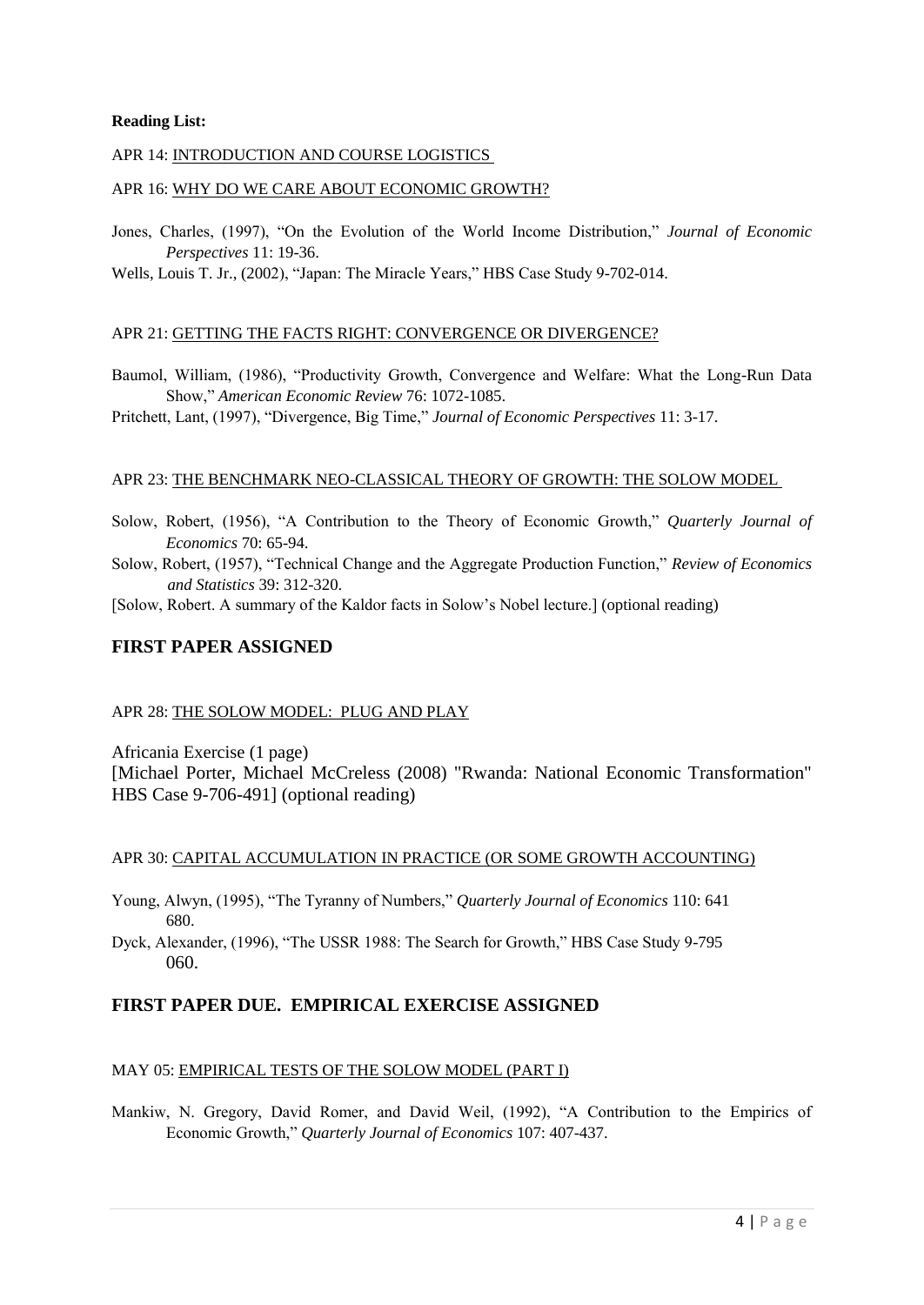### MAY 07: EMPIRICAL TESTS OF THE SOLOW MODEL (PART II)

Barro, Robert, (1997), *Determinants of Economic Growth: A Cross-Country Empirical Study*, (Cambridge, Massachusetts: MIT Press). Chapter 1, pp. 1-47.

### MAY 12: THEORIES OF **A**: IS GEOGRAPHY THE BE-ALL AND END-ALL?

Diamond, Jared, (1999), Guns, Germs and Steel: The Fate of Human Societies, New York: W.W. Norton & Co). Prologue, pp.13-32.

Sachs, Jeffrey, (2001), "Tropical Underdevelopment," NBER Working Paper #8119.

# MAY 14: THEORIES OF **A**: WHY INSTITUTIONS MATTER (PART I)

Acemoglu, Daron, Simon Johnson, and James Robinson, (2001), "The Colonial Origins of Comparative Development: An Empirical Investigation," *American Economic Review* 91: 1369-1401.

Glaeser, Edward, Rafael La Porta, Florencio Lopez-de-Silanes, and Andrei Shleifer, (2004), "Political Institutions and Human Capital in Economic Development," *Journal of Economic Growth* 9: 271- 303*.* 

# **EMPIRICAL EXERCISE DUE.**

### MAY 19: THEORIES OF **A**: WHY INSTITUTIONS MATTER (PART II)

Rodrik, Dani, (2000), "Institutions for High-quality Growth: What They Are and How to Acquire Them," *NBER Working Paper 7540*.

Abdelal, Rawi, (2001), "Russia: The End of a Time of Troubles?" HBS Case Study 9-701-076.

### MAY 21: THEORIES OF **A**: CORRUPTION

Shleifer, Andrei, and Robert Vishny, (1993), "Corruption," *Quarterly Journal of Economics* 108: 599-617. Mauro, Paolo, (1995), "Corruption and Growth," *Quarterly Journal of Economics* 110: 681-712.

### MAY 26: THEORIES OF **A**: POLITICAL ECONOMY

Tornell, Aaron, (1998), "Reform from Within," *NBER Working Paper No 6497*. Acemoglu, Daron, Davide Ticchi, Andrea Vindigni, (2008), "A Theory of Military Dictatorships," *NBER Working Paper No 13915*.

# **SECOND PAPER ASSIGNED.**

# MAY 28: THE REAL WORLD I: AFRICA (Student presentations)

- Abdelal, Rawi, Debora Spar, and Katherine E. Cousins, (2002), "Remaking the Rainbow Nation: South Africa 2002," HBS Case Study 9-702-035.
- Miguel, Edward, (2004), "Tribe or Nation? Nation-Building and Public Goods in Kenya versus Tanzania," World Politics 56: 327-362.